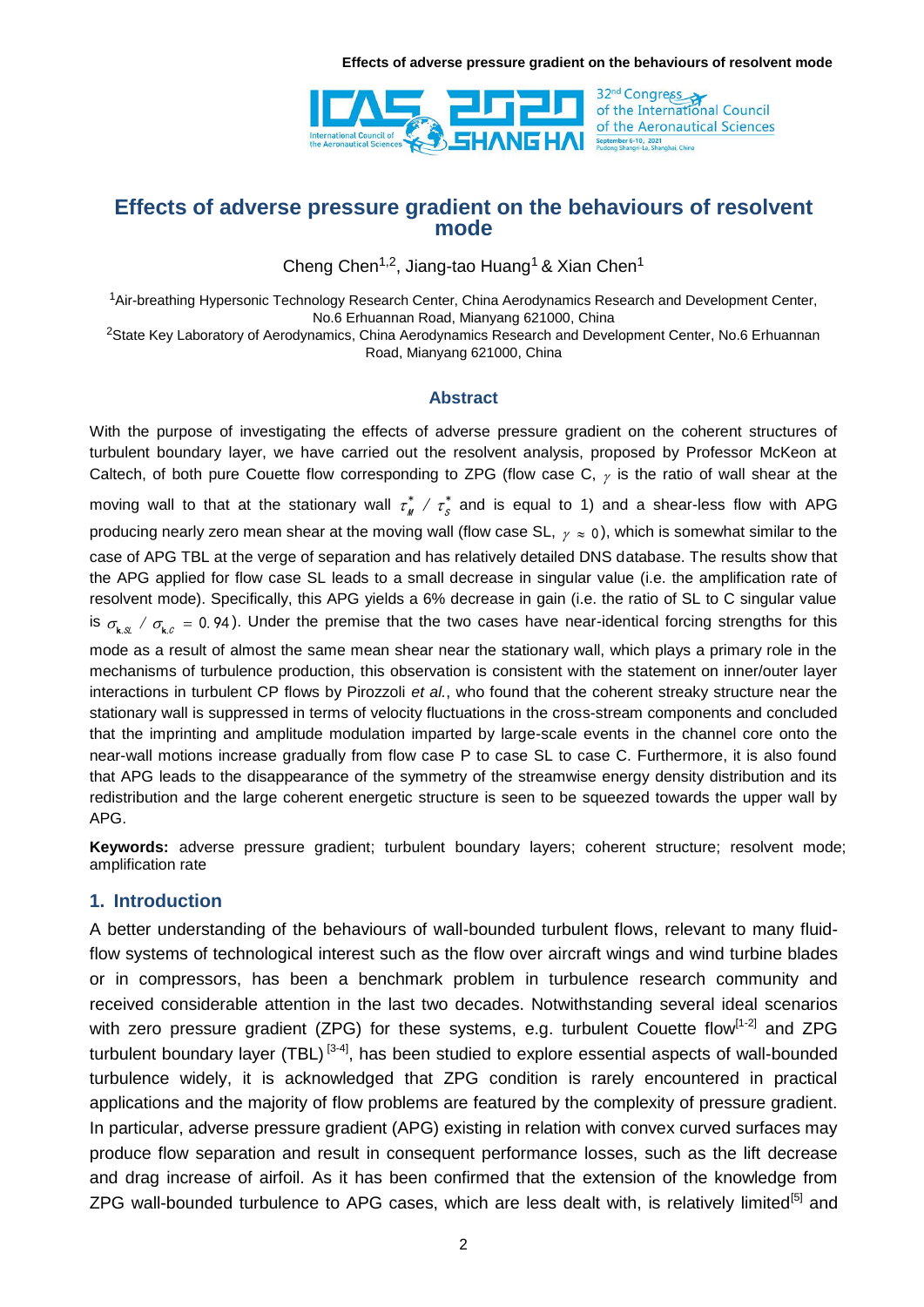the depiction of their many aspects of the scaling, structure and stability remains unsatisfactory, it is necessary to investigate the behaviours of APG wall-bounded turbulence more deeply with emphasis on the effect mechanisms of the imposed pressure gradient.

Since McKeon<sup>[6]</sup> introduced the concept of resolvent analysis in the context of turbulent pipe flows, it has become an efficient tool for analyzing the turbulent flow behaviours which are featured by the energy transfer from the mean flow to all the velocity scales and the intrinsical linear amplification as well as nonlinear redistribution mechanisms<sup>[7]</sup>. The low-rank nature of transfer function  $H_k$ , which appears as or related to the resolvent of state operator in the sub-system of linearized NSE, is proved to enable the significant simplification of model formulation and implementation of flow control scheme<sup>[8-9]</sup>. Considering the works by McKeon and co-authors on resolvent analysis, there are three distinct research layers. The first one, accomplished mainly by McKeon & Sharma, is with regard to the resolvent analysis tool itself. They raised the basic idea of using resolvent analysis for understanding the physics of wall-bounded turbulence<sup>[6,10]</sup>, presented the exemplary operations of response mode superposition to recreate complex coherent structures and clarified the correspondence relationship between Koopman mode decomposition, resolvent mode decomposition and exact invariant solutions of NSE<sup>[11]</sup>. The second involves the rank-1 model subject to broadband forcing, which is used to illuminate various scaling relationships and geometric self-similarity in turbulent pipe and channel flows. The last one, conducted primarily by Luhar et al., is centered on the investigation of control effects of wall blowing/suction and compliant surface, which could induce skin friction reduction and suppression of energetic structures in wall turbulence effectively<sup>[8]</sup>.

In this paper, we identify the effects of APG on wall-bounded turbulence by accessing the resolvent modes obtained via resolvent analysis, which are confirmed to represent turbulent flow structures and account for the effects of control availably. With a significantly simpler mean flow and boundary condition, fully developed turbulent Couette-Poiseuille (CP) flows are chosen as the subject of ongoing research. The main flow parameters for such flows are the friction Reynolds number  $\text{Re}_{zS} = u_{zS}^* h^* / v^*$  (the superscript  $*$  denotes a dimensional quantity), which is defined based on the friction velocity at the stationary wall  $u_i^*$ \*  $u_{\tau s}^*$ , the channel half-width  $h^*$  and kinematic viscosity  $v^*$ , and the ratio of wall shear at the moving wall to that at the stationary wall  $\gamma = \tau_M^* / \tau_S^*$ . Our focus is on two cases of turbulent CP flow with different values of  $\gamma$ : pure Couette flow corresponding to ZPG (flow case C,  $\gamma \approx$  1) and a shear-less flow with APG producing nearly zero mean shear at the moving wall (flow case SL,  $\gamma \approx 0$ ), which is somewhat similar to the case of APG TBL at the verge of separation and has relatively detailed DNS database. The relative difference between these two cases in the structure and amplification of the resolvent modes is used to infer the effects of APG.

#### **2. Approach**

### 2.1 Resolvent analysis

The turbulent CP flow of an incompressible Newtonian fluid considered is governed by the continuity equation and NSE, i.e.

$$
\nabla \bullet \mathbf{u} = 0, \tag{1}
$$

$$
\frac{\partial \mathbf{u}}{\partial t} = -\nabla \rho - \mathbf{u} \cdot \nabla \mathbf{u} + \frac{1}{\text{Re}_{rs}} \Delta \mathbf{u}, \tag{2}
$$

where  $\nabla$  and  $\Delta = \nabla \cdot \nabla$  are the gradient operator and the Laplacian respectively,  $\mathbf{u}(x, y, z, t)$  and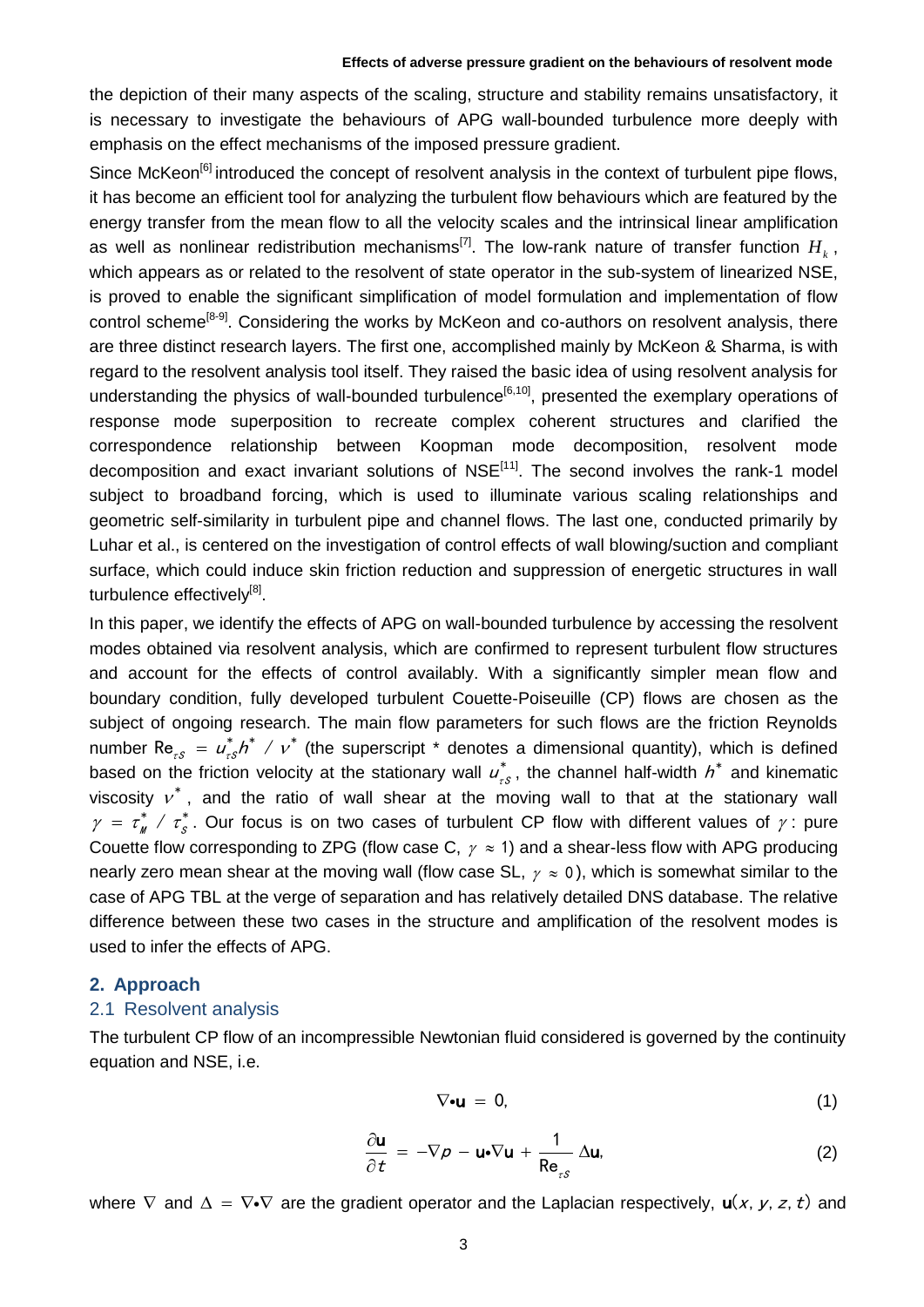$p(x, y, z, t)$  denote the velocity vector and pressure, and *t* is the time. The streamwise  $(x)$  and spanwise (z) directions are both infinitely long, and the normal direction is finite with  $-1 \le y \le 1$ ; see figure 1 for the geometry. The velocities, spatial variables, time and pressure are normalized by ı \*  $\mu^*_{_{\tau S}}$  ,  $\ h^*$  ,  $\ h^*$  /  $\mu^*_{_{\tau S}}$  and  $\rho^* \mu^{*2}_{_{\tau S}}$ viscous length scale  $v^*$  /  $u^*_{ts}$ , the spatial variables are represented with a superscript '+' following  $u_{\tau s}^{*2}$  respectively, where  $\rho^*$  is the density. When normalized by the standard notation.

With the introduction of the Fourier transform in the homogeneous directions  $x$ , z and time t, the velocity field is decomposed as

ed as  
\n
$$
\mathbf{u}(x, y, z, t) = \iiint \mathbf{u}_{k}(y; k_{x}, k_{z}, \omega) e^{i(k_{x}x + k_{z}z - \omega t)} d k_{x} d k_{z} d \omega,
$$
\n(3)

where  $\mathbf{u}_{\mathbf{k}}(y; k_{x}, k_{z}, \omega)$  represents a propagating wave with streamwise and spanwise wavelengths  $\lambda_{\chi}$  = 2 $\pi$  /  $k_{\chi}$  and  $\lambda_{z}$  = 2 $\pi$  /  $k_{z}$  and with a streamwise speed  $c$  =  $\omega$  /  $k_{\chi}$  for any wavenumberpropagating speed combination  $\mathbf{k} = (k_x, k_z, c) \neq 0$ .

The mean velocity profile  $\mathbf{U}(\mathbf{y}) = [\mathcal{U}(\mathbf{y}) \ \mathbf{0} \ \mathbf{0}]^T$  corresponds to  $\mathbf{k} = (0, 0, 0)$ . We use a highresolution DNS code, applied to SS-HST<sup>[12]</sup>, to determine  $U(y)$ . In detail, the values of streamwise velocity from DNS are averaged in both streamwise and spanwise directions, where periodicity is enforced for the rectangular box of computational domain, and then the time average is further performed with the data samples at sufficiently large *t*, considering the statistically stationary nature of the simulations.

By treating the convective nonlinearity in (2) as a forcing term  $f = -u\sqrt{u}$  and substituting (3) into (1) as well as (2), the following linear forcing-response system is obtained for velocity fluctuations  $\boldsymbol{u}_k$  and pressure fluctuation  $\rho_k$ :

$$
\begin{bmatrix} \mathbf{u}_{k} \\ \boldsymbol{\rho}_{k} \end{bmatrix} = \begin{bmatrix} -i\omega \begin{bmatrix} 1 & 0 \\ 0 & 0 \end{bmatrix} - \begin{bmatrix} \mathbf{L}_{k} & -\nabla_{k} \\ \nabla_{k}^{T} & 0 \end{bmatrix} \end{bmatrix}^{-1} \begin{bmatrix} 1 \\ 0 \end{bmatrix} \mathbf{f}_{k}
$$
\n
$$
= \mathbf{H}_{k} \mathbf{f}_{k}, \qquad (4)
$$

where  $\nabla_{_{\bf k}} = [ik_x, \partial_{y}, ik_z]^T$  and  $\nabla_{_{\bf k}}^T$  denote the gradient and divergence operators in spectral space, and  $f_k = (-u \cdot \nabla u)_k$  is the nonlinear forcing term projected in the wavenumber-propagating speed direction **k**. The linear operator  $L_k$  contained in the resolvent  $H_k$ , which provides substantial information about the input-output relationship between the forcing and the velocity and pressure response, is written as Re<sup>-1</sup>  $\nabla^2$   $-\frac{\partial U}{\partial y}$  0 super relationship between the  $i k_x U + \text{Re}_{rs}^{-1} \nabla_{\mathbf{k}}^2$   $-\partial U / \partial y$ 

as  
\n
$$
L_{k} = \begin{bmatrix}\n-ik_x U + Re_{rs}^{-1} \nabla_k^2 & -\frac{\partial U}{\partial y} & 0 \\
0 & -ik_x U + Re_{rs}^{-1} \nabla_k^2 & 0 \\
0 & 0 & -ik_x U + Re_{rs}^{-1} \nabla_k^2\n\end{bmatrix},
$$
\n(5)

where  $\ \nabla^2_{\mathbf{k}} \ = \ -k_x^2 \ + \ \partial^2 \ \ / \ \partial \mathbf{y}^2 \ - \ k_z^2 \ \ \text{is the Fourier-transformed Laplacian}.$ 

Following McKeon & Sharma<sup>[6]</sup> and Luhar *et al.* <sup>[8]</sup>, an SVD of  $H_k$  is performed to yield a series of orthonormal forcing ( $f_{k_m}$ ) and response ( $[u_{k_m},\ \rho_{k_m}]^T$ ) modes, which are ranked in an energetic sense

$$
H_{k} = \sum_{m} \psi_{k,m} \sigma_{k,m} \phi_{k,m}^{*}, \sigma_{k,1} > \sigma_{k,2} > ... > \sigma_{k,m} > ... > 0.
$$
 (6)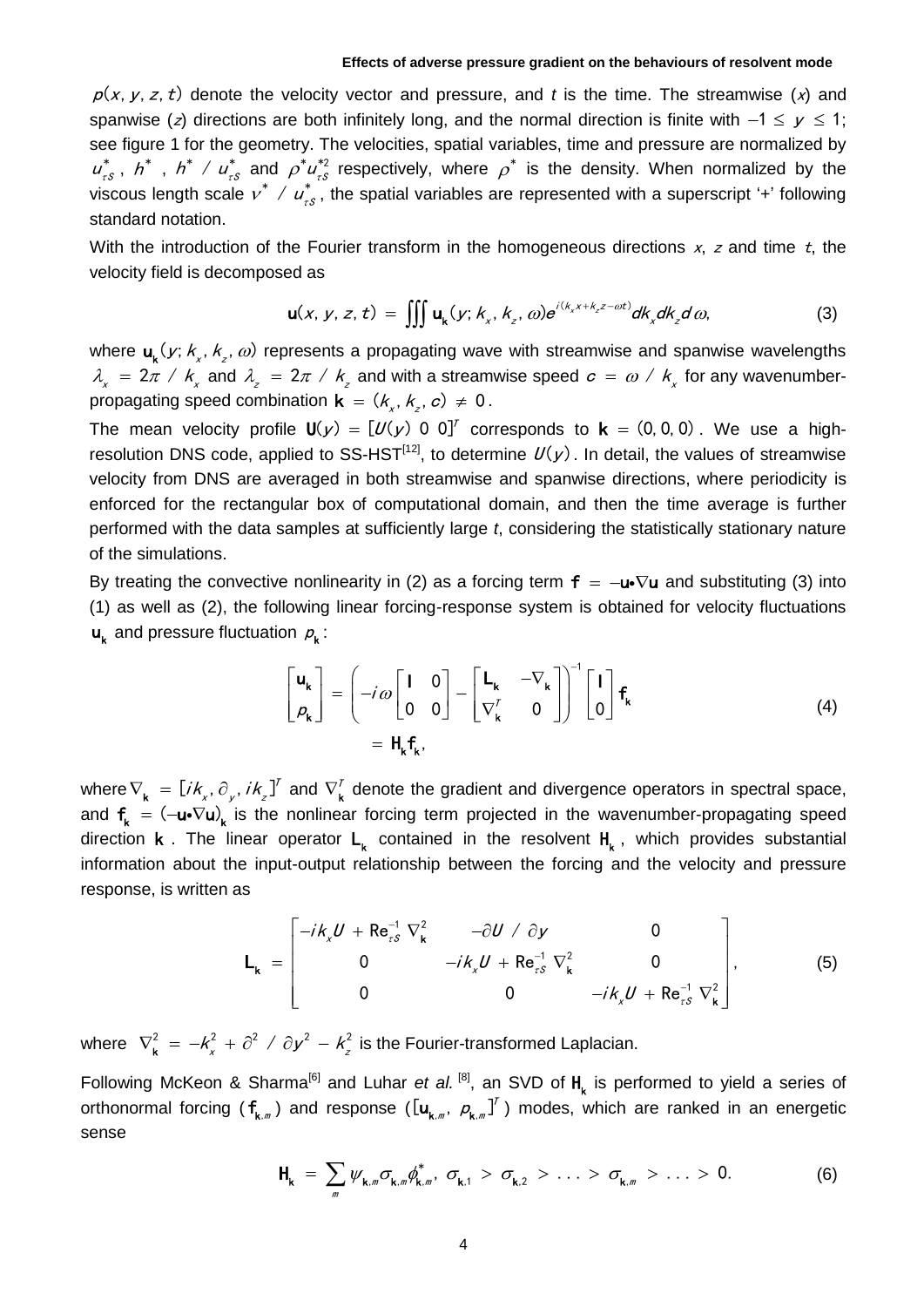The resolvent operator is proved to be of low rank and the model based solely on the first response mode ( $\mathbf{u}_{\mathbf{k},1}$  and  $p_{\mathbf{k},1}$ ), i.e. the rank-1 approximation, can reproduce some experimental or DNS observations reasonably, under the premise of neglecting the nonlinear interaction between resolvent modes. Thus, the present paper employs it for the study of the effects of APG on turbulent CP flows. For the remainder of this paper, the additional subscript '1' is dropped and the term 'resolvent modes' only refers to the rank-1 velocity and pressure fields. Moreover, for this chosen model with broadband forcing, we define the premultiplied streamwise energy density of the principal response of resolvent operator by

$$
E_{\mu\nu}(y; \mathbf{k}) = k_x^2 k_z \sigma_{\mathbf{k}}^2 (|\ u | (y; \mathbf{k}))^2,
$$
 (7)

such that the one-dimensional density dependent on *c* and the intensity for streamwise velocity are

derived by integrating 
$$
E_{\omega}(y; \mathbf{k})
$$
 over the corresponding wave parameter spaces  $J$  as  
\n
$$
E_{\omega}(y, c) = \iint_{\mathcal{Y}} E_{\omega}(y; \mathbf{k}) d \log(k_x) d \log(k_z), \qquad (8)
$$

$$
E_{\omega}(y) = \iiint_{J} E_{\omega}(y; \mathbf{k}) d \log(k_x) d \log(k_z) dc,
$$
 (9)

and the other one-dimensional densities (e.g.  $E_{_{nn}}(y, k_{_x})$  and  $E_{_{nn}}(y, k_{_x})$ ) can be determined similarly.



Figure 1 – Sketch of mean velocity profiles for flow case C and SL.  $y_s$  and  $y_M$  are the wall normal distances from the stationary wall and the moving wall, respectively.  $U_M=U(y=1)$  denotes the mean velocity at the moving wall.

#### 2.2 Numerical implementation

The resolvent operator in (4) is discretized in the normal direction using a spectral collocation method on Chebyshev points. The differentiation matrices are computed by means of the MATLAB differentiation matrix suite developed by Weideman & Reddy<sup>[13]</sup>. Unlike turbulent channel flow<sup>[7]</sup>, the mean flow profile of turbulent CP flow is not characterized by symmetry across the centreline (e.g. flow case SL), and the pairing of structurally similar response modes with near-identical singular values is invisible. Hence, the imposition of symmetry by the modification of differentiation matrices is herein abandoned and Chebyshev points are used for the discretization in the whole channel domain  $-1 \leq y \leq 1$  with a larger value of  $N_{y}$  relative to that in Ref. [7].

The SVD of discretized resolvent operator is performed by Matlab's svds algorithm for each wavenumber-propagating speed combination. Considering the three-dimensional wave parameter space that needs to be explored and the large size of discretized resolvent operator (four times the number of collocation points in *y*), its parallel implementation is enabled based on the utilisation of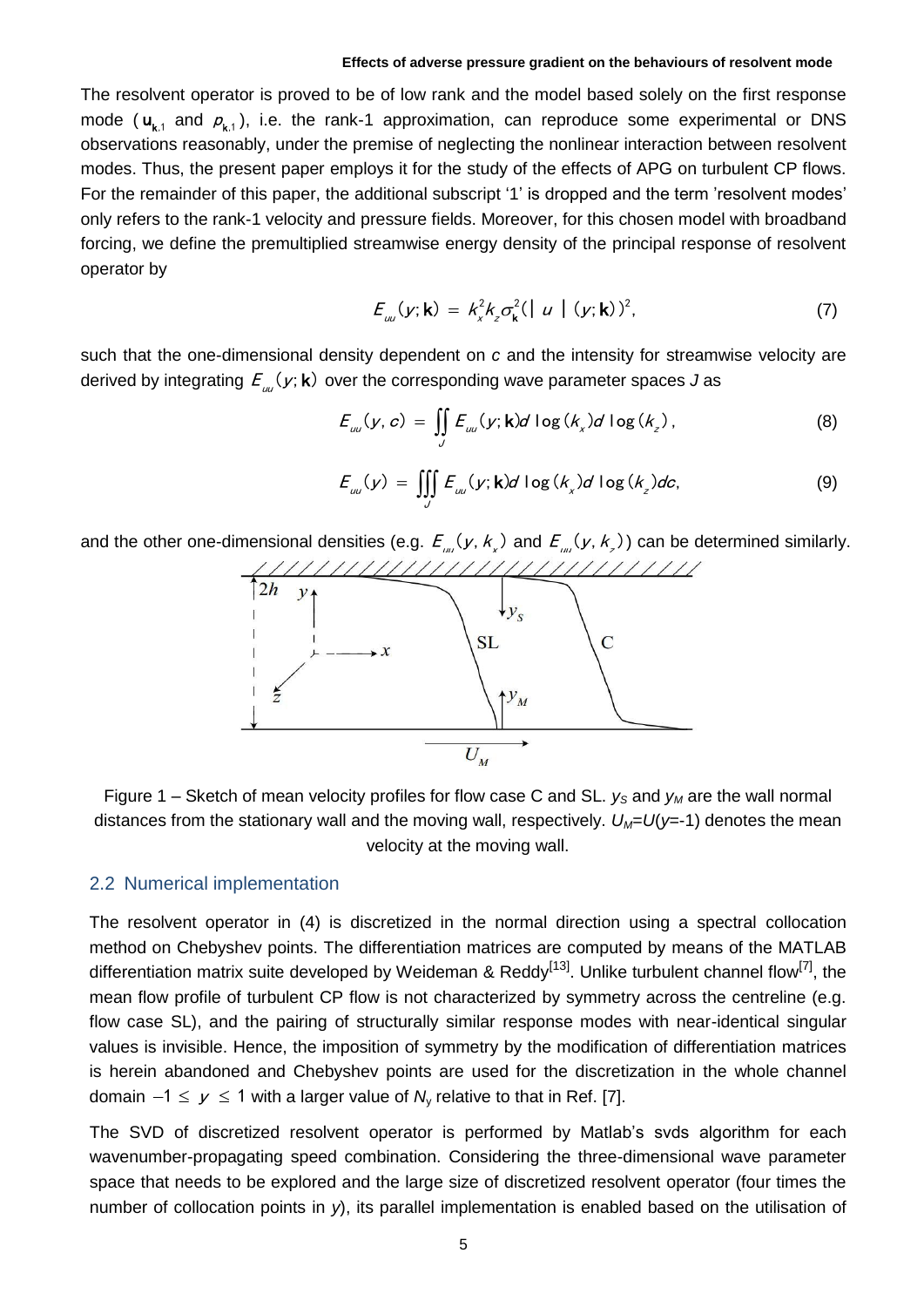multi-cores, especially for the derivation of energy densities and intensities.

### **3. Results and discussions**

With the convenience of resolvent formulation to evaluate the effects of APG over spectral space, this section concentrates on two classes of modes resembling the near-wall coherent structure (NW cycle) and the very-large-scale motions (VLSMs) firstly, which are shown to be dynamically important in many previous studies on turbulent Couette flow. For the former, we consider the wavenumber-propagating speed combination dette flow. For the former, we conside<br> **k** =  $(k_x, k_z, c)$  =  $(2.54, 17.77, 10.35)$ at  $Re_{rs}$  = 282 corresponding to wavelengths  $\lambda_x^+$  = 700 and  $\lambda_z^+$  = 100, which are indicated by the peak positions of the pre-multiplied energy spectra for the near-wall region. While for the latter, the peak positions of the pre-multiplied energy spectra for the near-wall region. While for the latter, the combination  $\mathbf{k} = (k_x, k_z, c) = (0.13, 1.40, 18.72)$  is investigated at  $\text{Re}_{rs} = 282$  corresponding to wavelengths  $\lambda_x = 50$  and  $\lambda_z = 4.5$ , which are chosen to be the medial values in the ranges of streamwise and spanwise length scales for VLSMs in the core region<sup>[2,14]</sup>.

Thereafter, the results on both resolvent modes are followed by discussions concerning the effects of APG on the streamwise energy spectra (3.3).

### 3.1 Near-wall modes

The velocity field for flow case C associated with the NW-type resolvent mode is shown in figure 2. Consistent with known features of the NW cycle, the velocity field in the spanwise-wall normal plane ( $x = 0$ ) shows counter-rotating quasi-streamwise vortices localized just above the critical layer  $y_{\text{cs}} = 0.053$  ( $y_{\text{cs}}^+ = 15$ ), where the mode speed matches the local mean velocity. The velocity vector field in the streamwise-wall normal plane ( $z = 0$ ) presents alternating prograde and retrograde rotation. Further, the regions of maximum (minimum) wall pressure are coincident with those of increasing (decreasing) wall-normal velocity, implying that the wall-pressure field may have a phase difference approximately equal to π/2 with wall-normal velocity field.



Figure 2 – Velocity structure for the NW-type mode  $\mathbf{k} = (k_x, k_z, c) = (2, 54, 17, 77, 10, 35)$  at  $\textsf{Re}_{_{\tau\mathcal{S}}} \ = \ 282 \,$  for case C. The red-and-blue isosurfaces show positive and negative wall-normal velocities at 80% of maximum absolute value. The shading at the stationary wall represents the normalized wall-pressure field.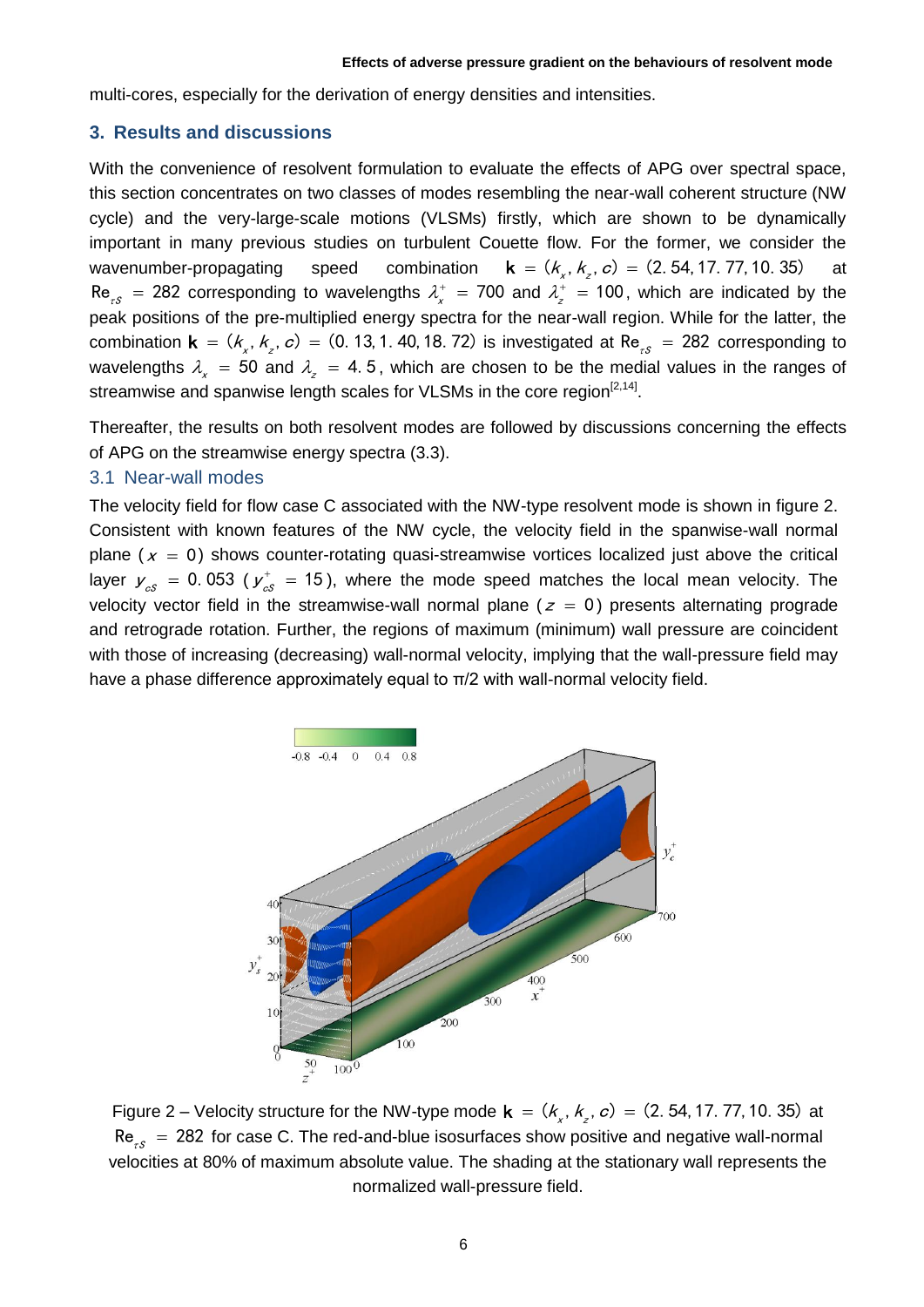The structure of this mode is exhibited in figure 3(a-c) in terms of the amplitude, phase and Reynolds stress profiles. The streamwise velocity and pressure field peaks at the critical layer while the wall-normal velocity peaks at a location farther from the stationary wall. The phase difference between the streamwise velocity and wall-normal velocity is about 0 at the critical layer and thus the Reynolds stress contribution also peaks near  $y_{c}$  (figure 3c), which are proved to be typical characteristics for high-gain resolvent modes. Further, the wall-normal velocity has a nearconstant *π*/2 phase difference with pressure field, similar to the null cases in turbulent Poiseuille flow, as the main source of pressure field is likewise the fast source term in the Poisson equation, although the sign of phase difference is reversed due to the transformation of coordinate system (from  $y$  to  $y_s$ ).

The APG applied for flow case SL leads to a small decrease in singular value. Specifically, this APG yields a 6% decrease in gain (i.e. the ratio of SL to C singular value is  $\sigma_{k,s}$  /  $\sigma_{k,c}$  = 0.94). Under the premise that the two cases have near-identical forcing strengths for this mode as a result of almost the same mean shear near the stationary wall, which plays a primary role in the mechanisms of turbulence production, this observation is consistent with the statement on inner/outer layer interactions in turbulent CP flows by Pirozzoli et al.<sup>[15]</sup>, who found that the coherent streaky structure near the stationary wall is suppressed in terms of velocity fluctuations in the cross-stream components and concluded that the imprinting and amplitude modulation imparted by large-scale events in the channel core onto the near-wall motions increase gradually from flow case P to case SL to case C. As shown in figure 3(d-f), this decrease is not accompanied by a significant change in mode structure. The streamwise velocity as well as the pressure contribution peaks near the critical layer similarly and the wall-normal velocity peaks at a location slightly farther from the stationary wall. The major distinction is that the locations of the peak values of streamwise and wall-normal velocities as well as pressure are all shifted towards the stationary wall slightly together with the critical layer, where the streamwise velocity and wall-normal velocity are still 0 out of phase. Thus the Reynolds stress contribution for flow case SL also peaks near  $y^+_{c\delta}$ (figure 3f). Further, for identical forcing strengths, the 6% decrease in mode amplitude would lead to a near-11% decrease of the absolute value of the actual Reynolds stress generated by this mode.

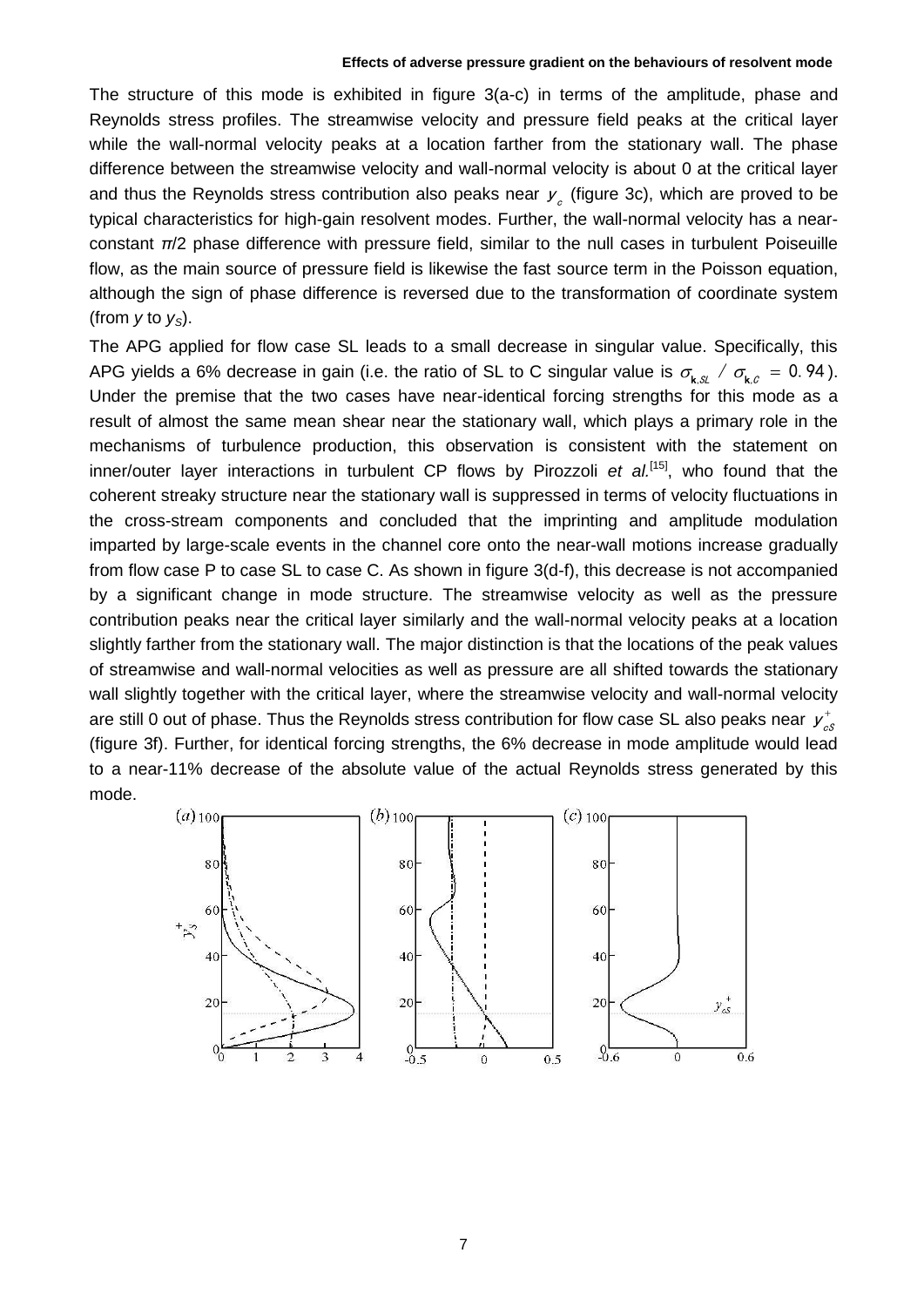**Effects of adverse pressure gradient on the behaviours of resolvent mode**



Figure 3 – Profiles showing the wall-normal variation in (a,d) amplitude and (b,e) phase for the streamwise velocity (solid lines), wall-normal velocity (dashed lines) and pressure (dash dot lines) for the resolvent modes resembling the NW cycle. (c,f) The normalized Reynolds stress contribution. Panels (a-c) represent flow case C and (d-f) represent flow case SL.

# 3.2 Very-large-scale motions

Unlike the scenario of turbulent Poiseuille flow<sup>[8]</sup>, figure  $4(a-c)$  shows that the flow case C structure for the VLSM resolvent mode with over 10-fold increase in wavelength is quite different from that for the NW mode considered in the previous section. The peak values of streamwise velocity, wallnormal velocity and Reynolds stress are now located at or near the channel center *y*=0, where the critical layer lies, and they have a larger wall-normal extent relative to their counterparts for the NW mode. With the increase of mode speed *c*, the flow structure associated with this mode detaches from the stationary wall entirely with decreased magnitude of the wall-pressure field, which results from the weaker source terms in the pressure Poisson equation (the mean velocity gradient is smaller close to the channel center). Nevertheless, similar to the NW mode, there is also a nearconstant  $\pi/2$  phase difference between  $v_{\mathbf{k}}$  and  $p_{\mathbf{k}}$  and the phase difference between the streamwise velocity and wall-normal velocity is about 0 at the critical layer.

Different from the mode resembling the NW cycle, the VLSM mode is amplified by the APG imposed with a 23% increase in gain (i.e. the ratio of SL to C singular value is  $\sigma_{k,x}$  /  $\sigma_{k,c}$  = 1. 23). Note that this fact is not in conflict with the DNS observation that velocity fluctuations in the three components are all suppressed by APG at the channel core, as the production term P relevant to forcing strength for flow case C is apparently larger than that for case  $SL^{[15]}$ . The mode structure with APG imposed is modified such that the location of the peak value of streamwise velocity is shifted towards the stationary wall slightly together with the critical layer, while the magnitude of the wall-normal velocity still exhibits local maxima near the channel core. The streamwise velocity and wall-normal velocity are still 0 out of phase at the critical layer, producing thereby the peak value of Reynolds stress contribution.

The flow case C structure associated with this large-scale mode is similar to that shown in figure 2 (not shown here), but with vastly different length scales. Flow case SL has a smaller magnitude of pressure field at the moving wall relative to flow case C, as the latter has stronger source term in the pressure Poisson equation and thus a larger wall-pressure signature there.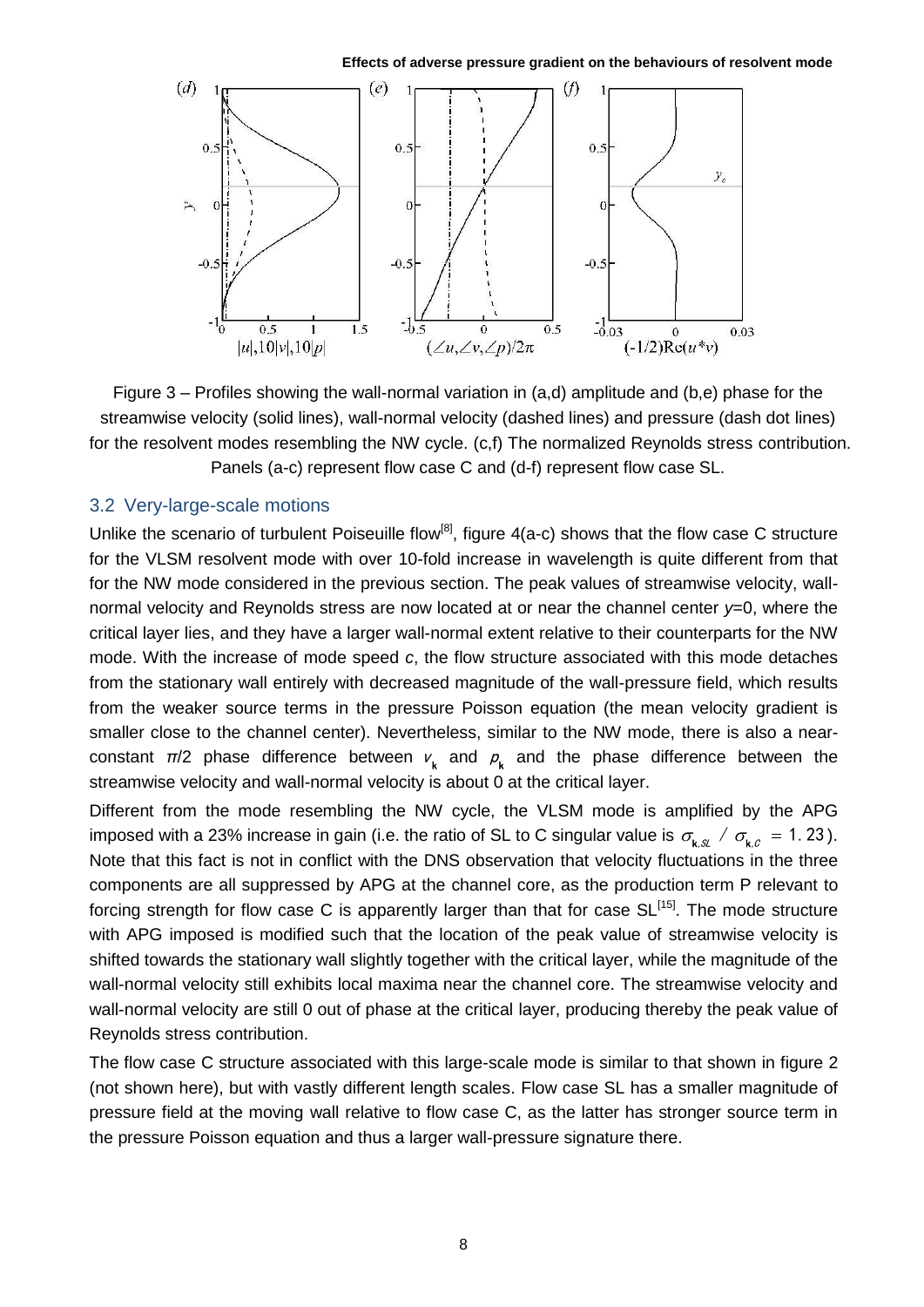

**Effects of adverse pressure gradient on the behaviours of resolvent mode**

Figure 4 – Profiles showing the wall-normal variation in (a,d) amplitude and (b,e) phase for the streamwise velocity (solid lines), wall-normal velocity (dashed lines) and pressure (dot dash lines) for the resolvent modes resembling the VLSMs. (c,f) The normalized Reynolds stress contribution. Panels (a-c) represent flow case C and (d-f) represent flow case SL.

# 3.3 Effect of APG on the streamwise energy spectra

In this section, we compare the resolvent-based prediction for pre-multiplied streamwise energy spectra, which yields immediate understanding of the energetic relevance of the various scales of motions, with that from previous DNS studies to verify the efficiency of rank-1 approximation to capture the characteristics of the most energetic modes of real turbulent channels and to reveal further the effect of APG on the turbulent energy spectra.

The square roots of energy intensities for streamwise, wall-normal and spanwise velocity fluctations as well as the Reynolds shear stress are reported in figure 5, which permits a direct comparison with root-mean-square (r.m.s.) velocity fluctuation for varying value of  $\gamma$ . APG is seen to have minor influence in close proximity of the stationary wall, where the flow is dominated by the local shear. Further, the velocity fluctuations in the upper half of the channel are not apparently strongly affected by APG, even near the channel centerline, where significant differences are found for all the Reynolds stress components in the DNS study of Pirozzoli *et al*. Oppositely, the velocity fluctuations in the lower half of the channel are obviously suppressed by APG. The near-wall peak of streamwise velocity fluctuation vanishes in flow case SL, implying that the wall cycle mechanism of turbulence regeneration does not exist herein.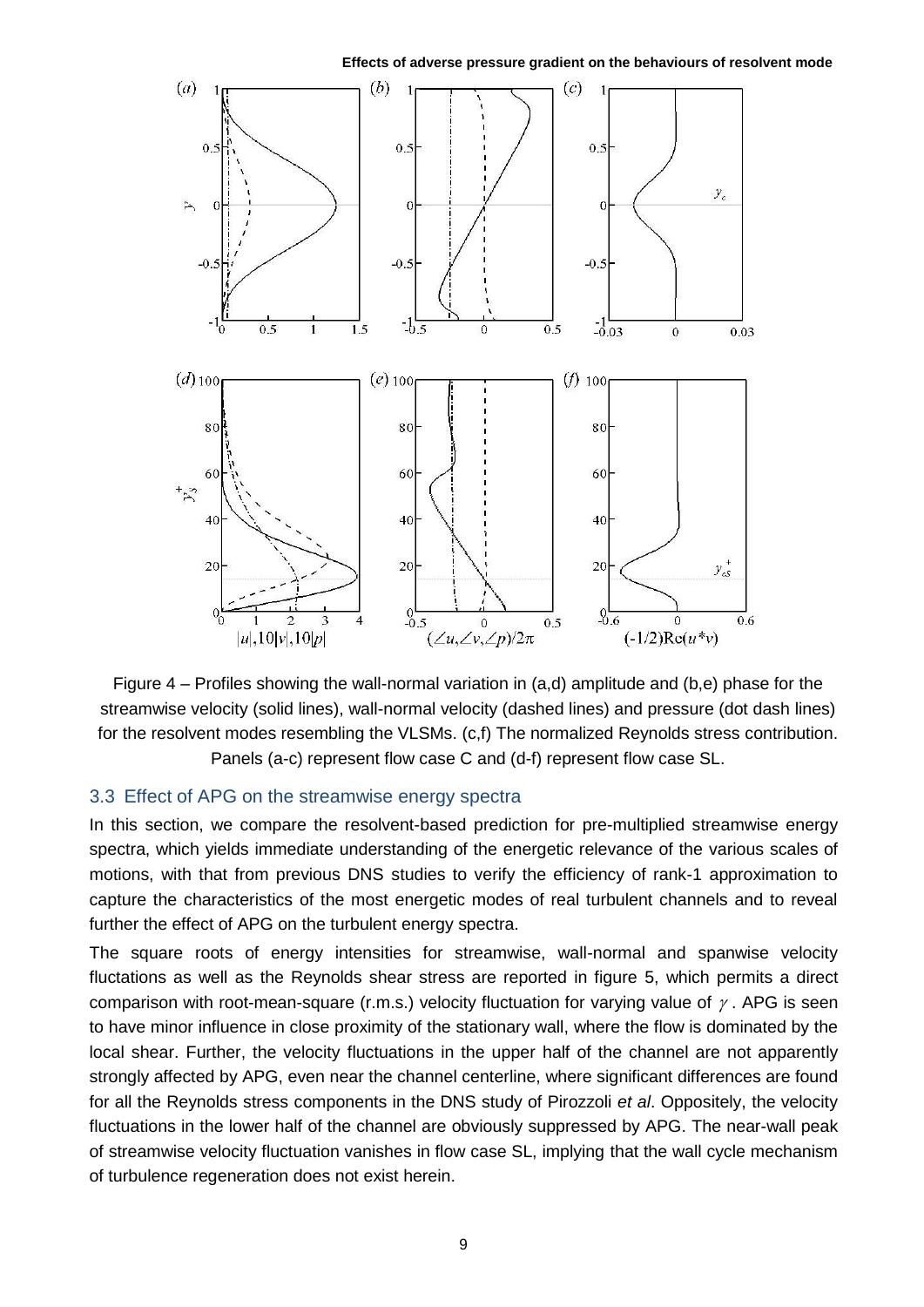

Figure 5 – The distributions of the energy intensities for streamwise, wall-normal and spanwise velocity fluctuations as well as the Reynolds shear stress across the channel. The dotted line denotes flow case C and the dash dot line represents flow case SL.

As shown in figure 6, two distinct peaks, specular with respect to the centerline, are observed in the spanwise power spectral density for flow case C, and their energies are concentrated about  $\lambda_z^2\approx 0$ . 20 (corresponding to  $\lambda_z^+\approx 56$ ). These peaks are located at a distance from the wall  $\mu_s^2$ ,  $y_{\textit{M}} \approx 0.045$  (corresponding to  $y^+ \approx 13$ ) and correspond to the typical signature of the regeneration cycle of near-wall turbulence, although quantitative differences are found for the spanwise wavelength  $\lambda_z^+$  and wall-normal location  $y^+$  . Consistent with the DNS result with moderate Reynolds number and a large computational box, an obvious secondary peak is observed near the channel centerline with  $\lambda_z \approx 2.5$ , associated with possible VLSM, and the length scale of energetic motion seems to increase steadily as the channel centerline is approached. The ridge departing from this secondary peak and extending to the vicinity of both walls may be seen as a sign of imprinting mechanism of the outer motions on the near-wall ones. When APG is imposed (flow case SL), the depletion of energy in the proximity of the lower wall is observed and a low-wavenumber energy maximum forms in the upper part of the channel, whose energy is concentrated about  $\lambda_z \approx 0.16$  and  $y_s \approx 0.038$  (corresponding to  $y^+ \approx 11$ ) and which is structurally similar with the near-wall peaks observed in flow case C. Note that the trend that the wall-normal location of near-wall peak is shifted towards the stationary wall by APG is consistent with the result of resolvent analysis for the NW mode (figure 3). Further, an obvious secondary peak is observed further away from the upper wall about  $\lambda_z \approx 2$ , very similar to that reported in Pirozzoli et al.<sup>[15]</sup>.

A similar organization of the power spectral density is also observed in the streamwise spectra  $k_{_\chi}{\cal E}_{_{\rm \nu\omega}}$  (figure 7). The large-scale motion, centered in the core of the channel in flow case C, has a faint signature in the streamwise spectra and its streamwise length is  $\lambda_{\chi}$   $\approx$  20 based on the interpretation of the locations of the weak spectral peaks. Note that this length from the streamwise spectra is less than that from DNS observation, as the meandering feature of the streaks<sup>[16]</sup> and the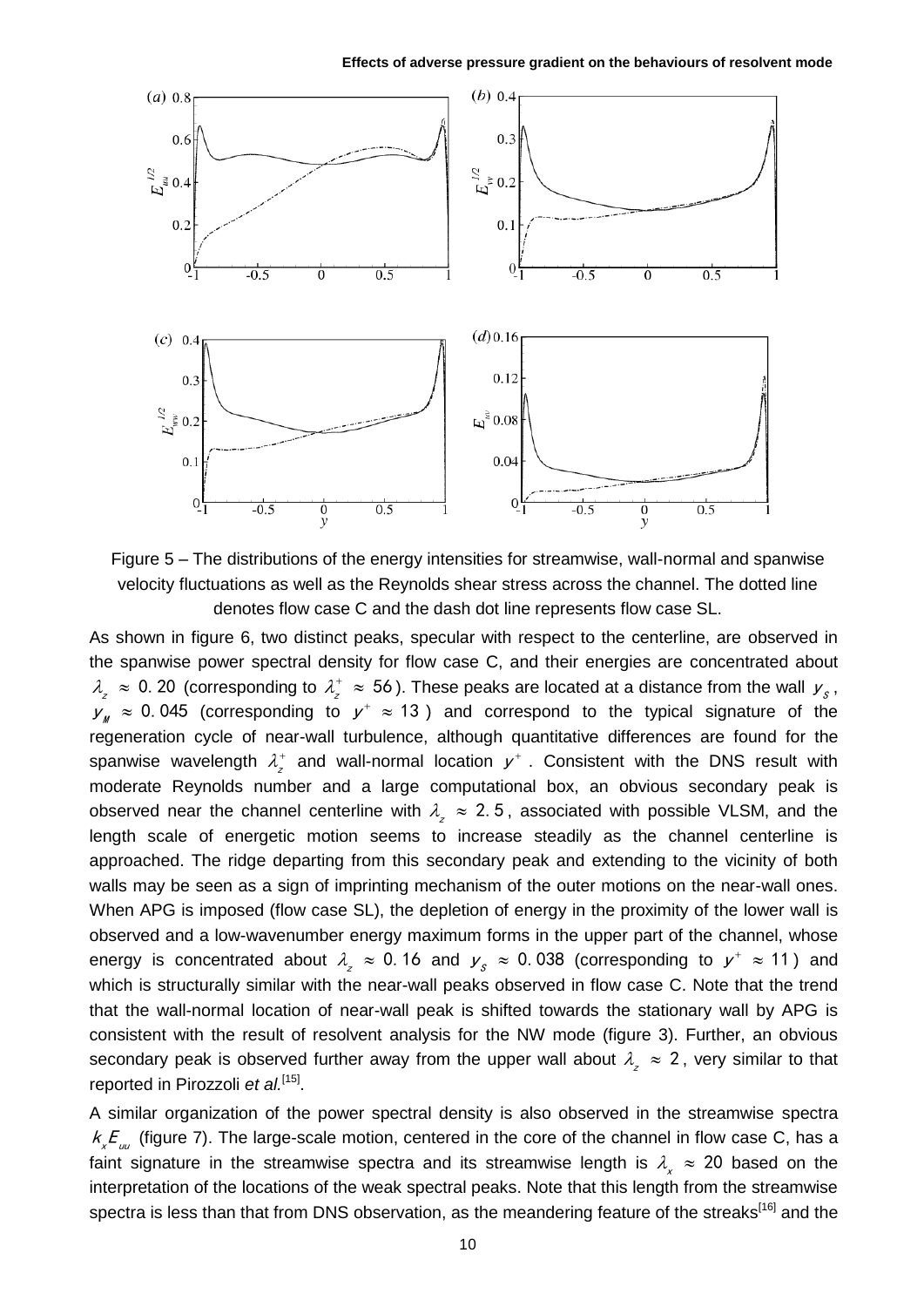assumption of identical forcing strengths lead to the uncertainty of the prediction for actual geometry feature of large-scale motion. While for flow case SL, the break of symmetry and the depletion of energy in the proximity of the lower wall are again observed in  $(\gamma, \lambda_{\chi})$  plane with the secondary peak having a larger length of  $\lambda_{\chi}^{\parallel} \approx 30$  .



Figure 6 – Pre-multiplied streamwise energy spectra in the spanwise direction (  $k_z^{} \mathcal{F}_{_{uu}}^{}$  ) at various wall-normal locations. The distance from the nearest wall (  $\mathcal{y}_{_\mathcal{S}}$  ,  $\mathcal{y}_{_\mathcal{H}}$  ) is reported on the horizontal axis in logarithmic scale to emphasize the near-wall behaviour. 26 logarithmically spaced contour levels from 1% of the maximum value to the maximum value are shown. The black crosses denote the peak locations of the spectral densities for  $\lambda _z^+ = 2.5$  .



Figure 7 –Pre-multiplied streamwise energy spectra in the streamwise direction ( $k_{x}E_{_{\mu\nu}}$ ) at various wall-normal locations. The distance from the nearest wall (  $\mathcal{y}_{s}$  ,  $\mathcal{y}_{_{\mathit{M}}}$  ) is reported on the horizontal axis in logarithmic scale to emphasize the near-wall behaviour. 26 logarithmically spaced contour levels from 1% of the maximum value to the maximum value are shown. The black crosses denote the peak locations of the spectral densities for  $\lambda_{\mathbf{x}} = 20$  .

# **4. Conclusions**

In this paper, we use the methodology to investigate the effects of APG on the amplification factor and shape of resolvent mode. The results show that for NW mode, the APG applied for flow case SL leads to a 6% decrease in gain (i.e. the ratio of SL to C singular value is  $\sigma_{k,x}$  /  $\sigma_{k,c}$  = 0.94), and this decrease is not accompanied by a significant change in mode structure. The VLSM mode is amplified by the APG imposed with a 23% increase in gain (i.e. the ratio of SL to C singular value is  $\sigma_{k,s}$  /  $\sigma_{k,c}$  = 1.23), different from the mode resembling the NW cycle. The mode structure with APG imposed is modified such that the location of the peak value of streamwise velocity is shifted towards the stationary wall slightly together with the critical layer, while the magnitude of the wallnormal velocity still exhibits local maxima near the channel core.

Furthermore, it is also found that APG leads to the disappearance of the symmetry of the streamwise energy density distribution and its redistribution, and the large coherent energetic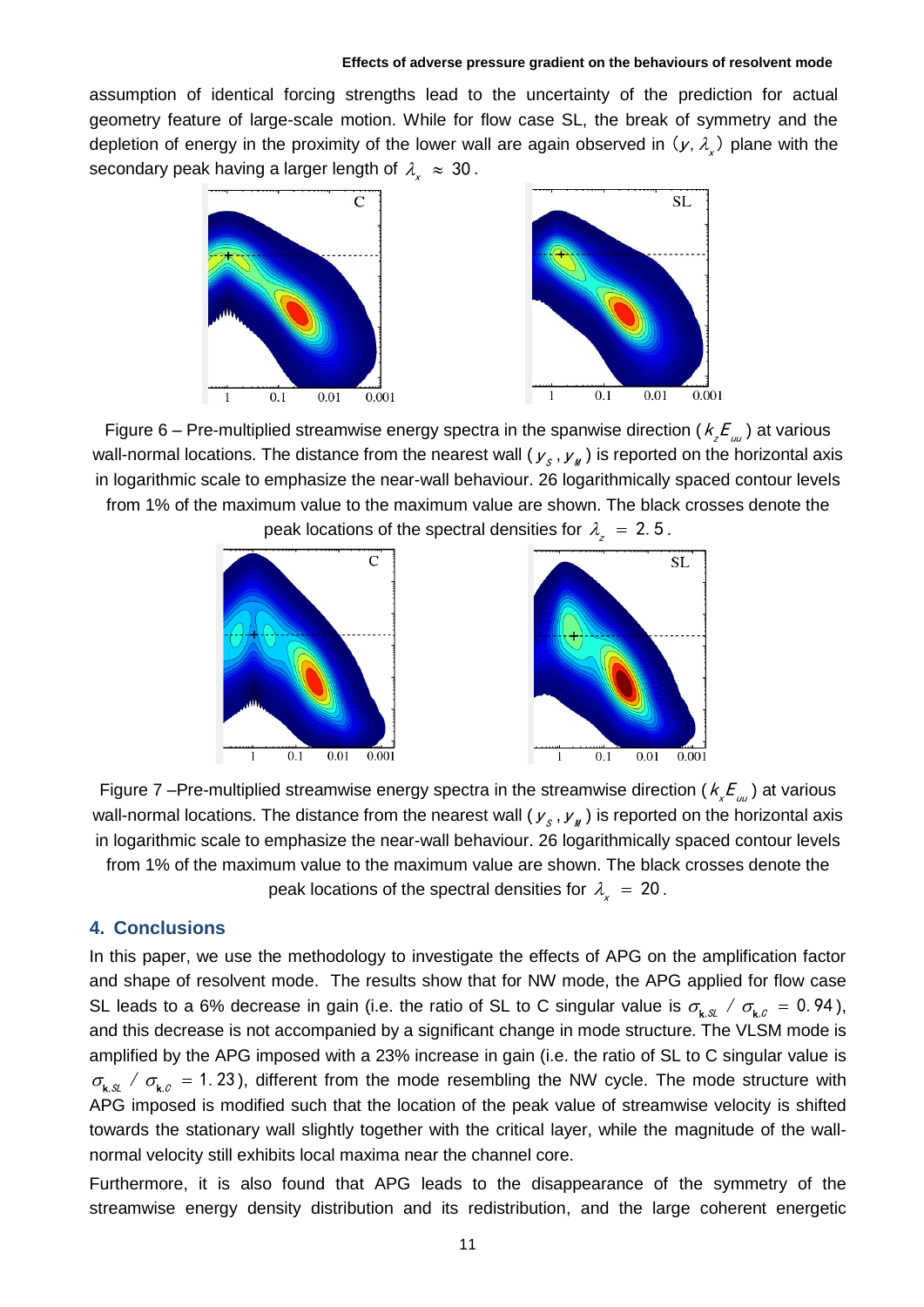structure is seen to be squeezed towards the upper wall by APG.

# **5. Copyright Statement**

The authors confirm that they, and/or their company or organization, hold copyright on all of the original material included in this paper. The authors also confirm that they have obtained permission, from the copyright holder of any third party material included in this paper, to publish it as part of their paper. The authors confirm that they give permission, or have obtained permission from the copyright holder of this paper, for the publication and distribution of this paper as part of the ICAS proceedings or as individual off-prints from the proceedings.